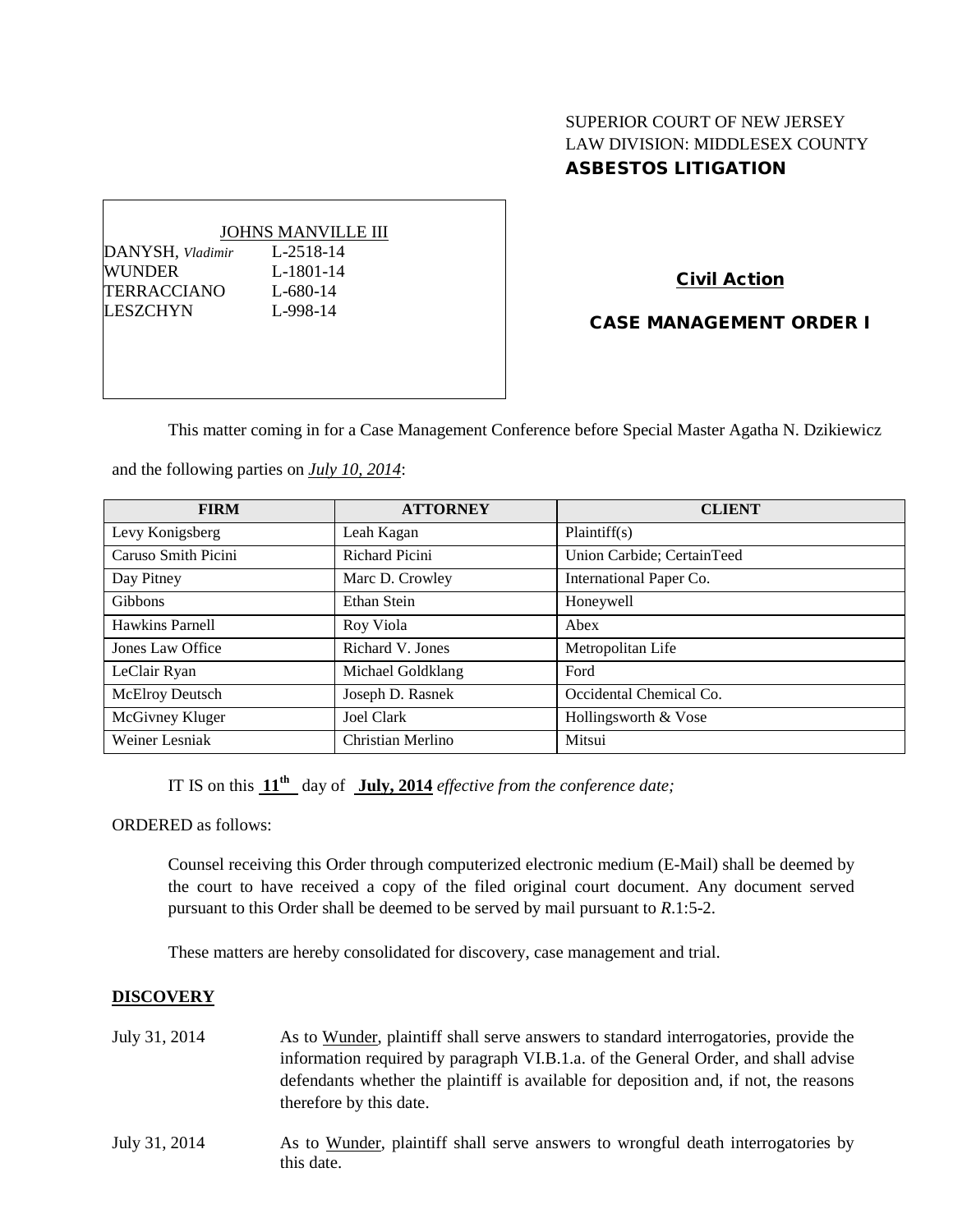| August 8, 2014    | Plaintiff shall propound supplemental interrogatories and document requests by this<br>date.                                                                                                                |
|-------------------|-------------------------------------------------------------------------------------------------------------------------------------------------------------------------------------------------------------|
| September 8, 2014 | Defendants shall serve answers to supplemental interrogatories and document<br>requests by this date.                                                                                                       |
| August 8, 2014    | Defendants shall propound supplemental interrogatories and document requests by<br>this date.                                                                                                               |
| September 8, 2014 | Plaintiff shall serve answers to supplemental interrogatories and document requests<br>by this date.                                                                                                        |
| October 10, 2014  | Fact discovery, including depositions, shall be completed by this date. Plaintiff's<br>counsel shall contact the Special Master within one week of this deadline if all fact<br>discovery is not completed. |
| October 10, 2014  | Depositions of corporate representatives shall be completed by this date.                                                                                                                                   |

## **EARLY SETTLEMENT**

October 17, 2014 Settlement demands shall be served on all counsel and the Special Master by this date.

## **SUMMARY JUDGMENT MOTION PRACTICE**

- October 24, 2014 Summary judgment motions shall be filed no later than this date.
- November 21, 2014 Last return date for summary judgment motions.

### **MEDICAL DEFENSE**

- July 31, 2014 As to Wunder, plaintiff shall serve a diagnostic medical report and any medical records in plaintiff's possession by this date. September 30, 2014 Plaintiff shall serve medical expert reports by this date.
- December 19, 2014 Defendants shall identify its medical experts and serve medical expert reports, if any, by this date. **In addition, defendants shall notify plaintiff's counsel (as well as all counsel of record) of a joinder in an expert medical defense by this date.**

### **LIABILITY EXPERT REPORTS**

- November 10, 2014 Plaintiff shall identify its liability experts and serve liability expert reports or a certified expert statement by this date or waive any opportunity to rely on liability expert testimony.
- December 19, 2014 Defendants shall identify its liability experts and serve liability expert reports, if any, by this date or waive any opportunity to rely on liability expert testimony.

\_\_\_\_\_\_\_\_\_\_\_\_\_\_\_\_\_\_\_\_\_\_\_\_\_\_\_\_\_\_\_\_\_\_\_\_\_\_\_\_\_\_\_\_\_\_\_\_\_\_\_\_\_\_\_\_\_\_\_\_\_\_\_\_\_\_\_\_\_\_\_\_\_\_\_\_\_\_\_\_\_\_\_\_\_\_\_\_\_\_\_\_\_\_\_\_\_\_\_\_\_\_\_\_\_\_\_\_\_\_